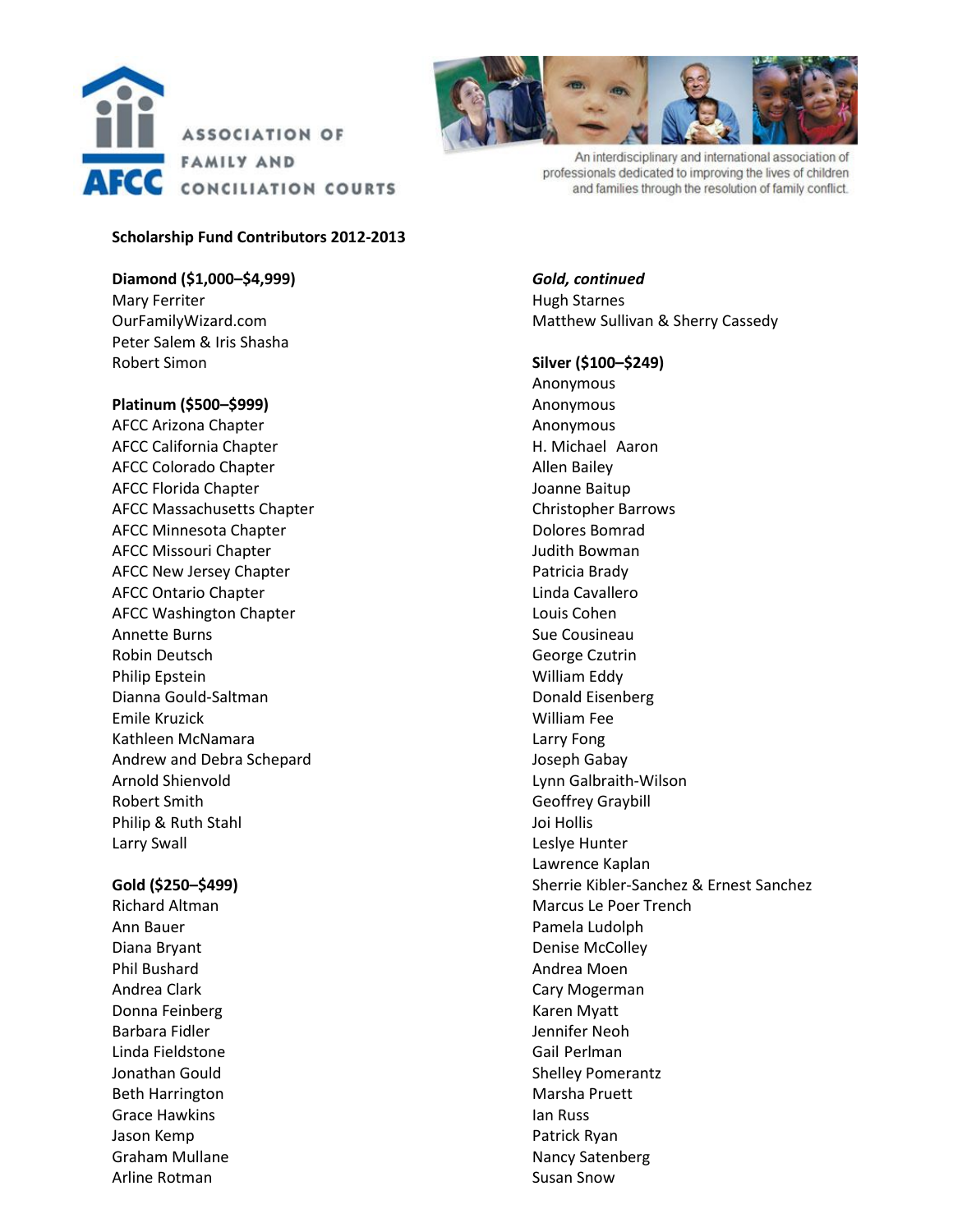



An interdisciplinary and international association of professionals dedicated to improving the lives of children and families through the resolution of family conflict.

#### *Silver, continued*

Rebecca Stahl Susan Stahl Leslie Todd Thomas Trent Lewis Nancy Ver Steegh Candace Walker Richard Warshak Talitha Wegner Beth Wilner Jeffrey Wittmann Robert Zibbell

## **Bronze (\$50–\$99)**

Anonymous Anonymous Nina Dodge Abrams Sunni Ball Vi Ballard Katherine Boho Mary Cheyne Rita Costrini-Norgal patti cross Glenn Crow Milfred Dale Gary Direnfeld Sharon Wicks Dornfeld Alice Doyle Bill Farley Linda Fidnick Patricia File Gregory Firestone Loretta Frederick In honor of Geri Fuhrman's new job Lesley Goldsmith Carol Gorenberg Ed Greenleaf Anne-Kristine Hagli David Hodges Toby Hollander IRISMedia H.D. Kirkpatrick Herbert Kroon John Kydd John Lande Rhonda Lucineo

#### *Bronze, continued*

Bryan Mahoney Margaret Marshall Lorraine Martin Hugh McIsaac Chris Medlicott Paul Meller Michae Nash Alastair Nicholson Nancy Olesen S. Rombro Daniel Rybicki Edward Silverman Øyvind Smukkestad Erin Sommerfeld Merton Tice, Jr. Gloria Vanderhorst Ramona Wildman Vanessa Kirker Wright Mindy Mitnick

## **Contributor**

Dina Afek Suzan Aiken Terri Asanovich Margarita Avedisian Megan Christopher Allan Cooke Cara Coro Marie Dimmick Dawn Doray Roger Frigon Tom Fuller Helen Gyllstrom Rory Hardy Vickie Harris Mary Kae Heller Karen Hubler Olivia Hunte James Jensen In honor of the 60th birthday of Kathy Kissoon, founder of OurFamilyWizard.com Barbara Klausner Nancy Laughlin Judith Lewis-Thome Shan-Hwa Liang